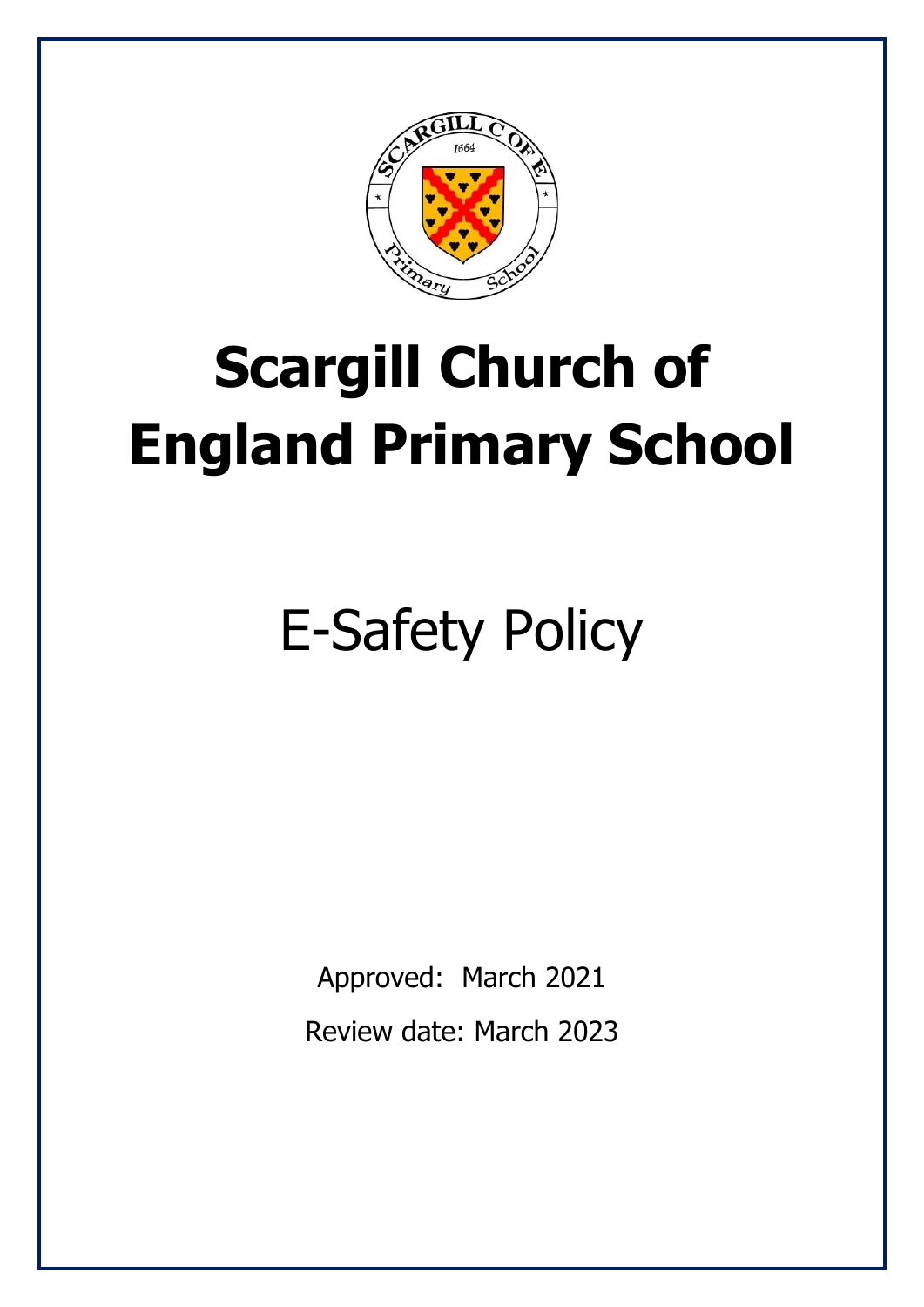# **Context**

"The Internet and related technologies are powerful tools, which open up new prospects for communication and collaboration. Education is embracing these new technologies as they bring with them fresh opportunities for both teachers and learners.

To use these technologies effectively requires an awareness of the benefits and risks, the development of new skills, and an understanding of their appropriate and effective use both in and outside of the classroom."

DfES, eStrategy 2005.

At Scargill C of E Primary School we recognise that learning is a lifelong process and that elearning is an integral part of it. Ensuring that we provide pupils with the skills to make the most of information and communication technologies is an essential part of our curriculum.

It is the duty of the school to ensure that every child in their care is safe, and the same principles should apply to the 'virtual' or digital world as would be applied to the school's physical buildings. This Policy is drawn up to protect all parties – the students, the staff and the school. It aims to provide clear advice and guidance on how to minimise risks and how to deal with any infringements.

# **2.0**

# **Technologies**

ICT in the  $21<sup>st</sup>$  Century has an all-encompassing role within the lives of children and adults. New technologies are enhancing communication and the sharing of information. Technologies which might be used in school, and quite often outside school, include;

- Email
- Blogs
- Instant messaging
- Podcasting
- Social networking sites
- Chat rooms
- Gaming sites
- Music download sites
- Mobile phones and Smart phones including use of camera and video functionality
- Tablets
- **Smartwatches**

# **1.0**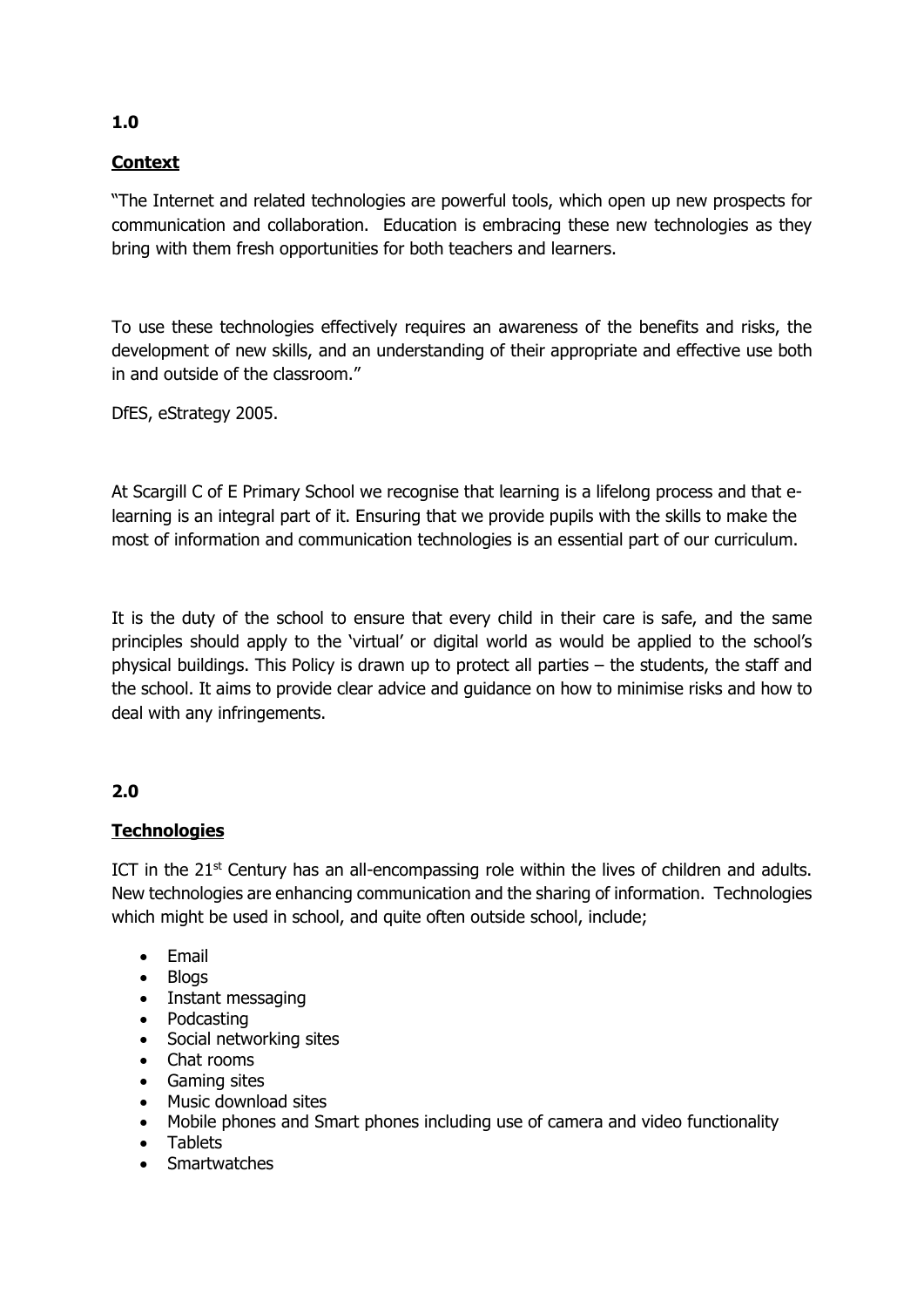#### **Roles and Responsibilities**

We aim to embed safe practices into the culture of our school, promoting and supporting safe behaviours in the classroom. Therefore the implementation of this policy is the responsibility of all the staff that work with the children in the school. It is the responsibility of the Head teacher and the ICT coordinator to ensure that this takes place.

## **4.0**

## **School Website**

Our school website scargill.derbyshire.sch.uk

- Is the official site with main contact details, prospectus information and other information which may be of use to parents, pupils and the general public
- This website is the editorial responsibility of the Head teacher, senior leadership team and the computing leader who ensure that the content is accurate
- Photographs or personal details, which could identify individual students, will not be published on the website without permission from parents

## **5.0**

#### **Managing the Network and Equipment**

This school:

- Scans all mobile equipment with anti-virus/spyware before it is connected to the network
- Asks staff to ensure that equipment which goes home has the anti-virus and spyware software maintained up-to-date
- Has set up the network with a shared work area for pupils and one for staff
- Provides pupils with year group log-ins/passwords for the network and staff with individual log-ins/ passwords
- Makes it clear to staff and pupils that no-one should log on as another user
- Provides pupils and staff with remote access to content and resources through the approved Learning Platform which is accessed using individual usernames and passwords
- Ensures that all pupil level data or personal data sent over the internet is encrypted or sent within the approved secure system in our LA or through USO secure file exchange
- Has a wireless network which has been secured to industry standard Enterprise security level / appropriate standards suitable for educational use

### **3.0**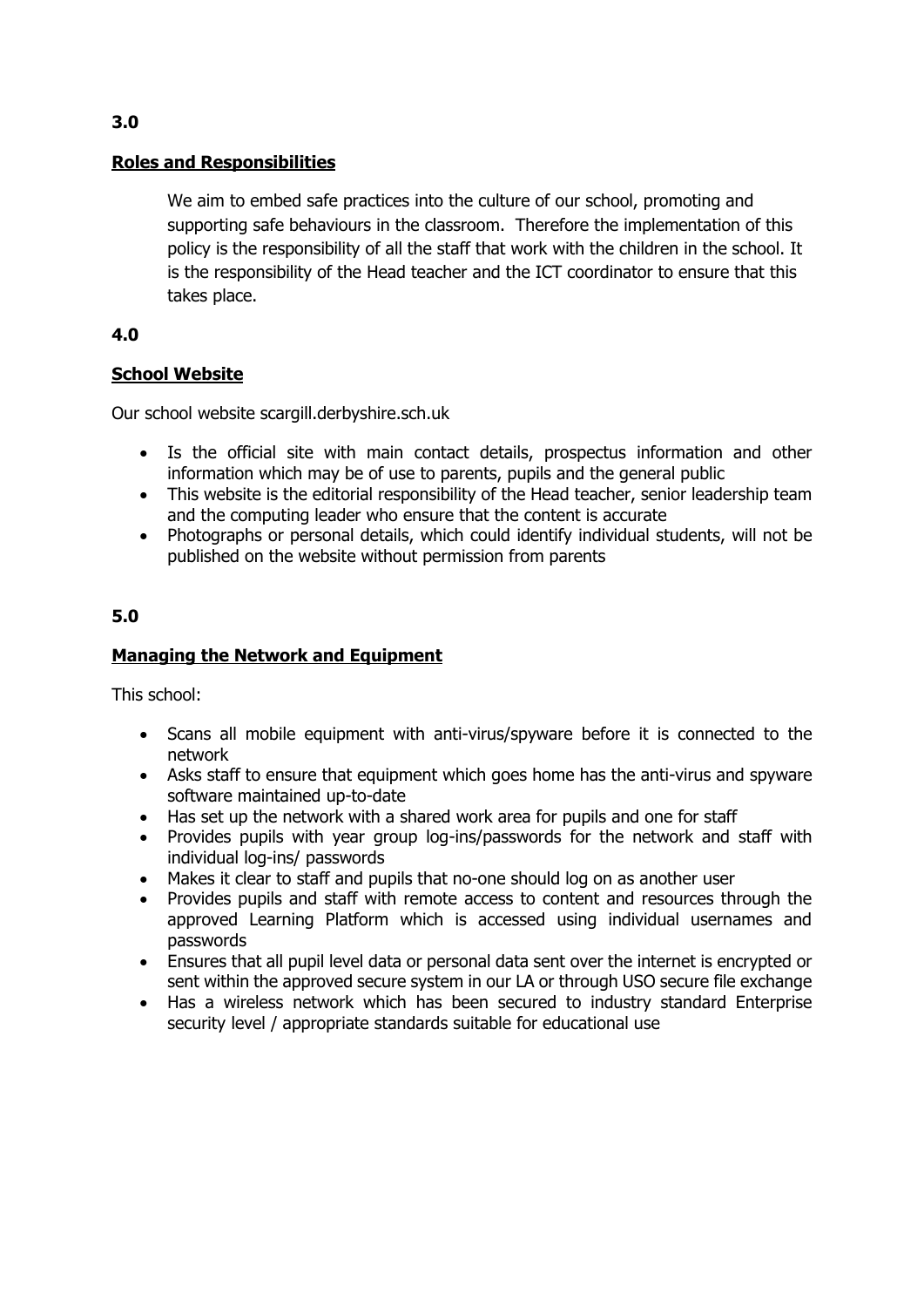# **Managing the Internet Safely**

This school

- Uses a filtering system which blocks sites which fall into categories such as pornography, race hatred, gaming, sites of an illegal nature etc
- Uses Sophos anti-virus software so staff and pupils cannot download executable files
- Has blocked pupil access to music download or shopping sites except those approved for educational purposes
- Blocks all chat rooms and social networking sites except those which are part of an educational network or approved learning platform
- Provides staff with an email account for their professional use
- Is vigilant in its supervision of pupils
- Is vigilant when conducting a 'raw' image search with pupils e.g. Google
- Asks staff and pupils to sign a 'use of agreement' form

#### **7.0**

#### **Infringements by Students**

- Use of non-educational sites during lessons
- Unauthorised use of email
- Unauthorised use of mobile phone (or other new technologies) in lessons
- Use of unauthorised instant messaging/social networking sites
- Sending an email or message that is regarded as offensive, harassment or of a bullying nature
- Deliberately trying to access offensive or pornographic material
- Any purchasing or ordering of items over the Internet

#### **8.0**

#### **Infringements by Staff**

- Excessive use of internet for personal activities not related to professional development eg online shopping, personal email, instant messaging etc
- Serious misuse of, or deliberate damage to, any school/Council computer hardware or software
- Any deliberate attempt to breach data protection or computer security rules
- Deliberately accessing, downloading and disseminating material deemed offensive, obscene, defamatory, racist, homophobic or violent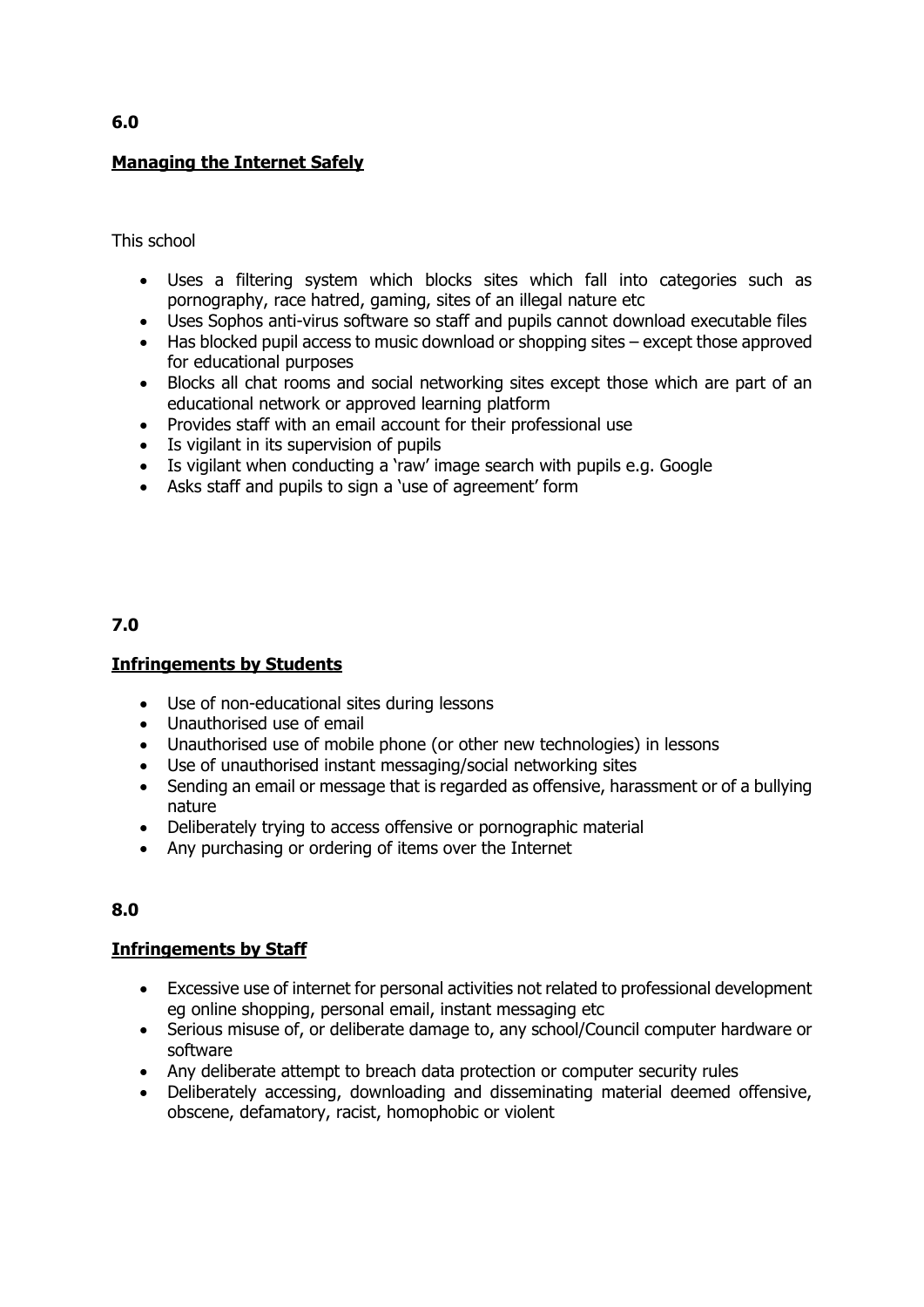#### **9.0**

#### **Complaints and Concerns regarding E-Safety**

Staff and students are given information about uses that are considered infringements, and possible sanctions. Sanctions available include:

- Discussion with Headteacher
- Informing parents or carers
- Removal of Internet or computer access for a period
- Referral to MAT/Police
- Other disciplinary action according to school's codes

The head of school or computing leader acts as first point of contact for any complaint.

Complaints of cyberbullying should be dealt with in accordance with our Anti-Bullying Policy.

Complaints related to child protection should be dealt with in accordance with school/MAT child protection procedures.

If a member of staff commits an exceptionally serious act of gross misconduct then school is likely to involve external support agencies as part of these investigations eg an ICT technical support service to investigate equipment and data evidence, and the MAT Human Resources team.

This policy has been formally approved and adopted by the Governors at a formally convened meeting.

| Policy approved: |  |
|------------------|--|
|                  |  |

Date: \_\_\_\_\_\_\_\_\_\_\_\_\_\_\_\_\_\_\_\_\_\_\_\_\_\_\_\_\_\_\_\_\_\_\_\_\_\_\_

Date of Policy review:

**End of statement**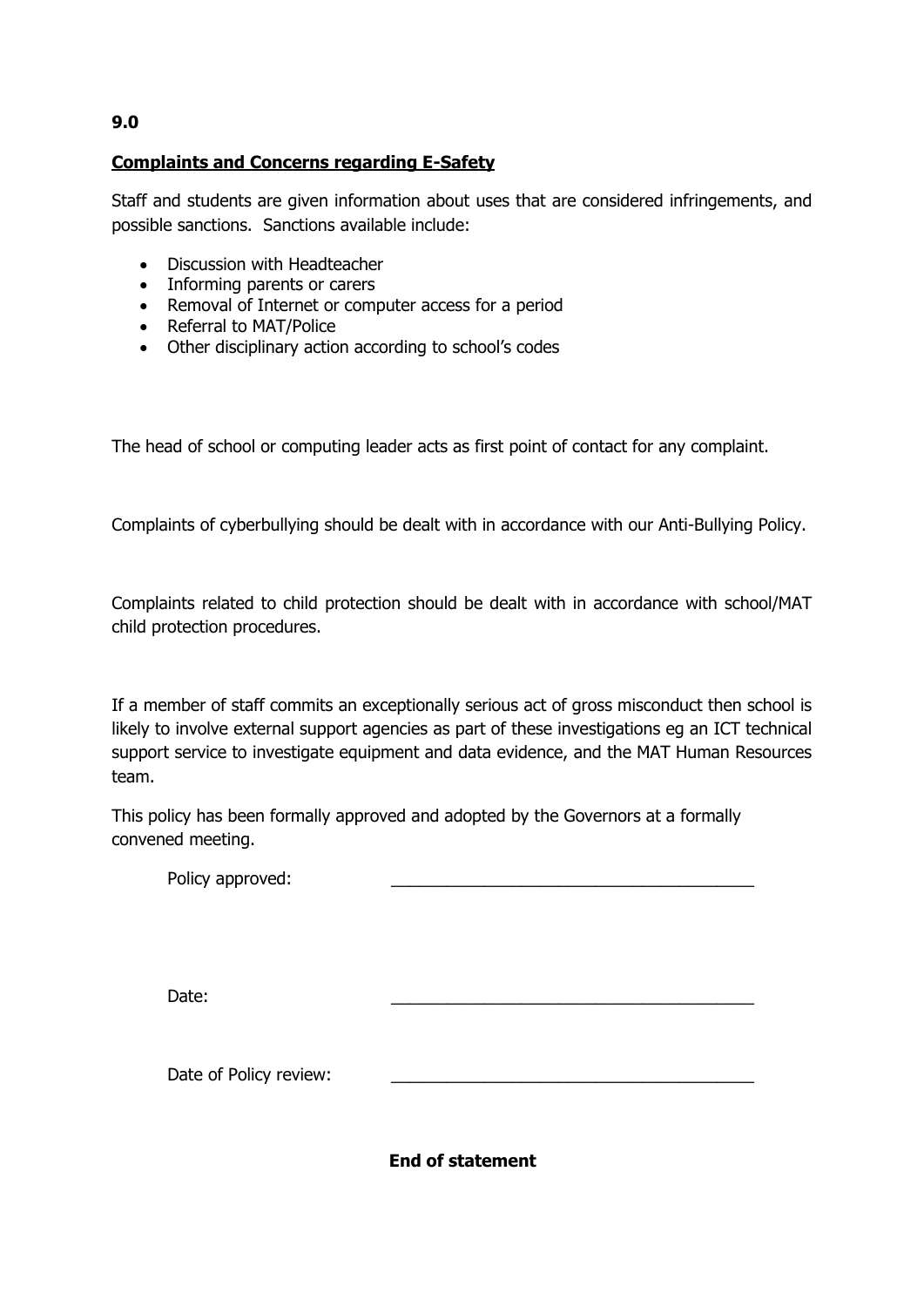# **Scargill C of E Primary School Staff e-safety rules / Code of conduct**

ICT and the related technologies such as email, the internet and mobile phones are an expected part of our daily working life in school. This policy is designed to ensure that all staff are aware of their professional responsibilities when using any form of ICT. All staff are expected to sign this policy and adhere at all times to its contents. Any concerns or clarification should be discussed with Mrs Hallsworth, Head of School, or Mr Attenborough, ICT/E-safety coordinator.

- $\triangleright$  I will only use the school's email / Internet / Intranet / Learning Platform and any related technologies for professional purposes
- $\triangleright$  I will comply with the ICT system security and not disclose any passwords provided to me by the school
- $\triangleright$  I will ensure that all electronic communications with pupils and staff are compatible with my professional role
- $\triangleright$  I will only use the approved, secure email system(s) for any school business
- ➢ I will not browse, download or upload material that could be considered offensive or illegal
- $\triangleright$  I will not send to pupils or colleagues material that could be considered offensive or illegal
- $\triangleright$  Images of pupils will only be taken and used for professional purposes and will not be distributed outside the school network without the permission of the parent/ carer
- $\triangleright$  I will support and promote the school's e-Safety policy and help pupils to be safe and responsible in their use of ICT and related technologies
- $\triangleright$  I will report any misuse or inadvertent exposure to inappropriate conduct
- ➢ I understand that any infringement of these rules maybe treated as misconduct or gross misconduct

#### **User Signature**

I agree to follow this code of conduct and to support the safe use of ICT throughout the school

|  |  | Date      |  |
|--|--|-----------|--|
|  |  | (printed) |  |
|  |  |           |  |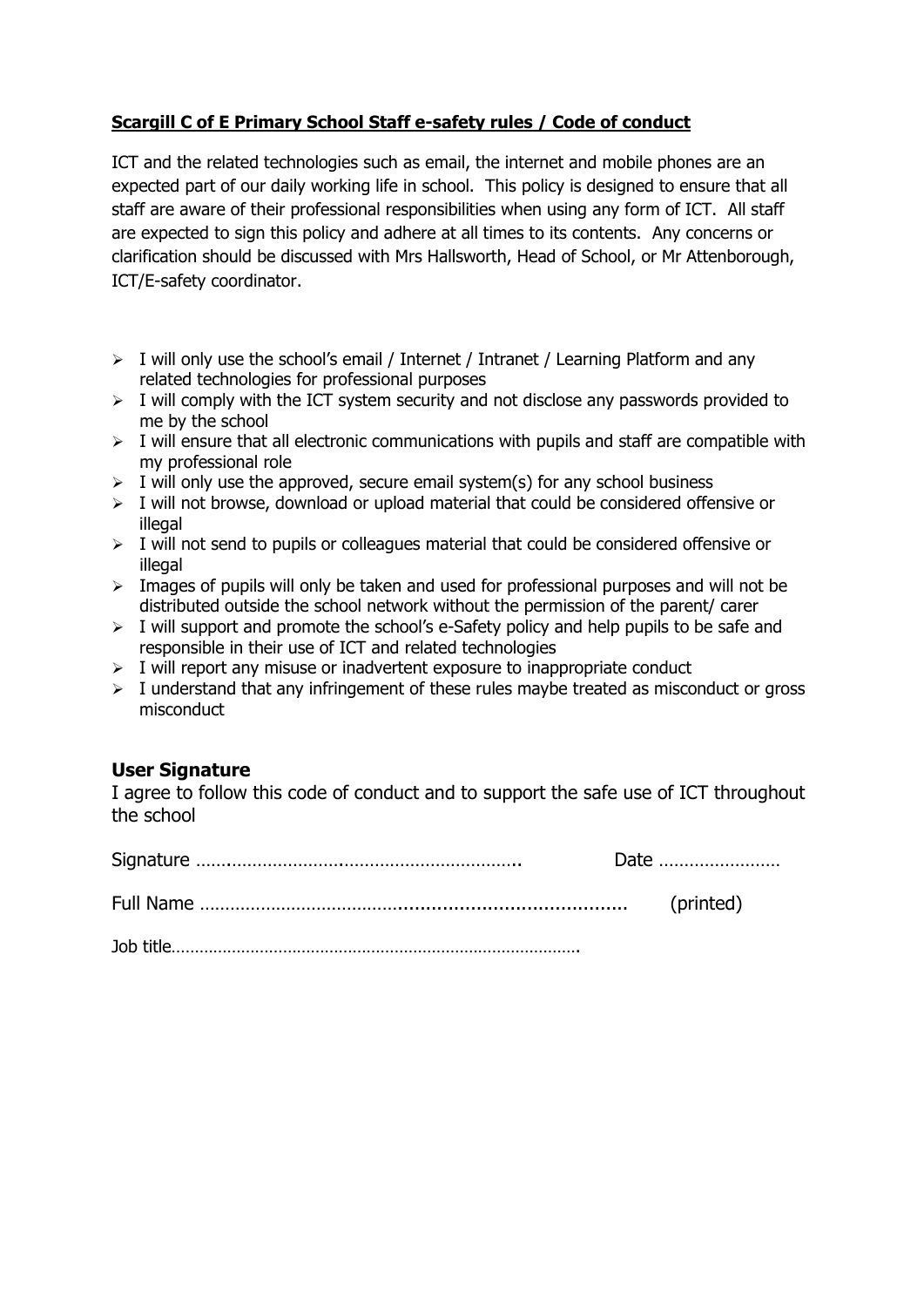# **Scargill C of E Primary School Pupil e-Safety Rules**

- $\triangleright$  At school I will only use ICT, such as the internet, email, digital video etc with permission from a teacher.
- $\triangleright$  I will only access the school network using my own user name and password.
- $\triangleright$  I will be responsible for my behaviour when using the Internet.
- $\triangleright$  I will only send messages that are polite and friendly.
- $\triangleright$  I will not deliberately look at websites that could be offensive to anyone, or illegal.
- $\triangleright$  If I accidentally come across anything that could be offensive or illegal I will immediately tell my teacher.
- $\triangleright$  I will not send anything that could be threatening, offensive or illegal to pupils, teachers or others.
- ➢ When I use the internet I will not give out any personal information such as my name, phone number or address.
- $\triangleright$  I will not arrange to meet anyone unless this is part of a school project and is approved by my teacher.
- $\triangleright$  I understand that these rules are designed to keep me safe and that if they are not followed, school sanctions will be applied and my parent/ carer may be contacted.